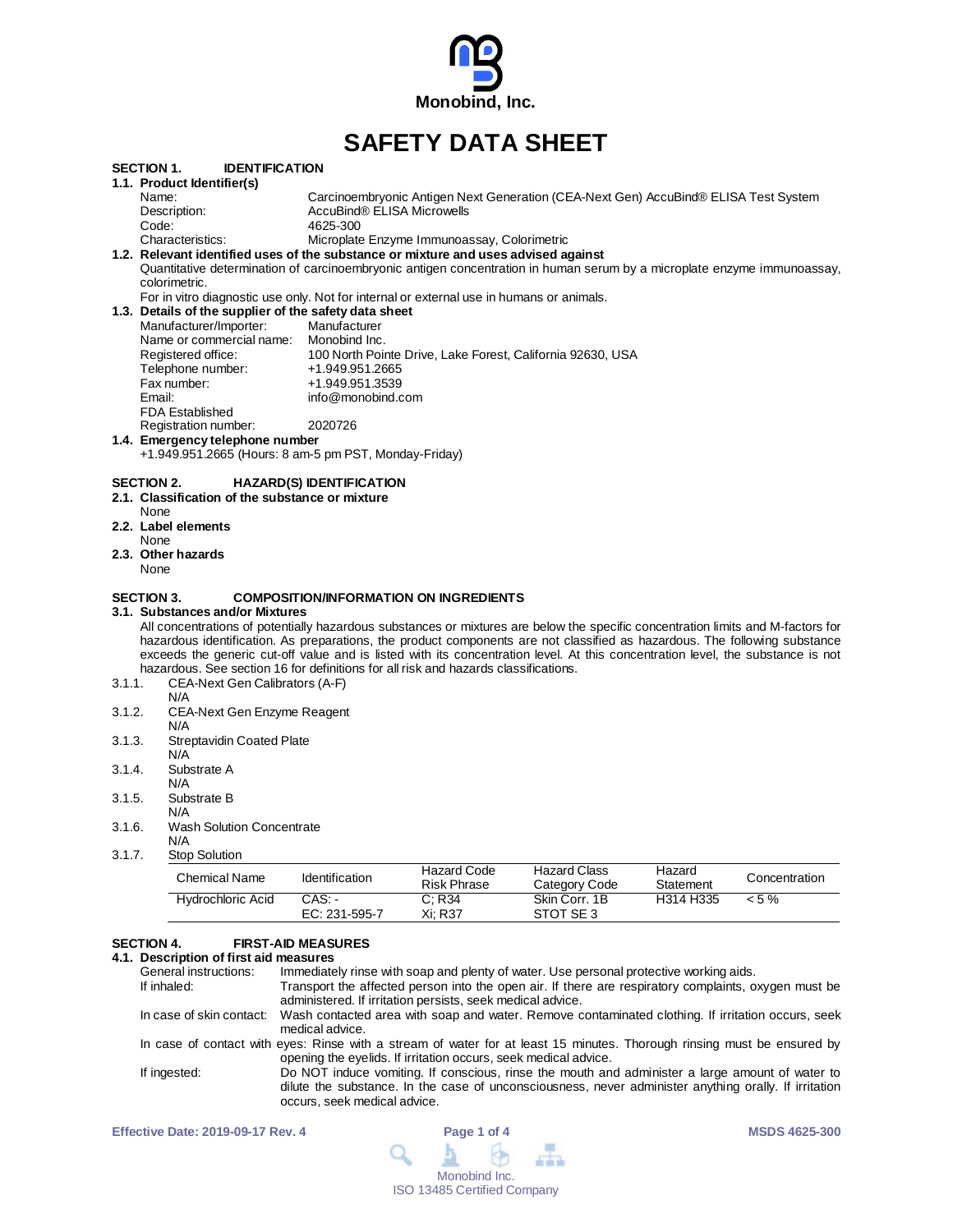- **4.2. Most important symptoms and effects, both acute and delayed** No data available
- **4.3. Indication of any immediate medical attention and special treatment needed** No data available

#### **SECTION 5. FIRE-FIGHTING MEASURES**

- **5.1. Extinguishing media**
	- Carbon dioxide, dry powder, foam, water
- **5.2. Special hazards arising from the substance or mixture** None
- **5.3. Advice for firefighters**

Wear appropriate personal protective equipment and clothing. Wear self-contained breathing apparatus, if necessary.

#### **SECTION 6. ACCIDENTAL RELEASE MEASURES**

- **6.1. Personal precautions, protective equipment and emergency procedures**
- Avoid contact with skin and eyes. Wear suitable personal protective clothing.
- **6.2. Environmental precautions**
- Avoid penetration into sewerage systems, surface and ground water. Avoid soil pollution.
- **6.3. Methods and material for containment and cleaning up** Cover with suitable absorbing material. After removing the substance, rinse the spot of spilling thoroughly with water and soap. Dispose of waste according to all federal, state, and local regulations.
- **6.4. Reference to other sections**

See Section 8 for personal protective equipment. See Section 13 for appropriate disposal methods.

#### **SECTION 7. HANDLING AND STORAGE**

- **7.1. Precautions for safe handling**
	- Avoid spills. Avoid contact with skin, eyes and clothing. Use suitable protective means to work with the substance. Use in a well-ventilated area. Follow good manufacturing practices when using product. Do not drink, smoke, or eat in work areas.

# **7.2. Conditions for safe storage, including any incompatibilities**

#### Kit and unopened components:

- Store at temperatures between  $+ 2$  and  $+ 8$  °C in a dry and dark place until expiration date.
- 7.2.1. Opened components:
- Opened reagents are stable for sixty (60) days when stored at 2-8 °C.
- 7.2.2. For prepared reagents (see product insert):
	- Diluted wash buffer should be stored at room temperature (2-30 °C) for up to 60 days.

Working substrate solution should be stored at 2-8 °C and is stable for one (1) year.

#### **7.3. Specific end uses**

Product procedure should be performed by a skilled individual or trained professional for in vitro diagnostic use only.

#### **SECTION 8. EXPOSURE CONTROL/PERSONAL PROTECTION**

#### **8.1. Control parameters**

No substances with occupational exposure limits.

### **8.2. Exposure controls**

| 8.2.1. | Eye/face protection:    | Safety glasses or goggles with side shields recommended                                                                                                                 |
|--------|-------------------------|-------------------------------------------------------------------------------------------------------------------------------------------------------------------------|
| 8.2.2. | Skin protection:        | Compatible protective gloves recommended. Wash hands after properly removing and<br>disposing of gloves.                                                                |
|        | Other skin protection:  | Laboratory coats are recommended.                                                                                                                                       |
| 8.2.3. | Respiratory protection: | No respiratory protection is required. Use product in rooms enabling good ventilation. If<br>local exhaustion is necessary, general (forced) exhaustion is recommended. |
| 8.2.4. | Thermal hazards:        | None                                                                                                                                                                    |

#### **SECTION 9. PHYSICAL AND CHEMICAL PROPERTIES**

### **9.1. Information on basic physical and chemical properties**

9.1.1 Appearance:

| .                |                                                                                            |
|------------------|--------------------------------------------------------------------------------------------|
|                  |                                                                                            |
| Liquid:          | Calibrators, Enzyme Reagent, Wash Solution Concentrate, Substrate Solutions, Stop Solution |
| Solid:           | Microtiter strips                                                                          |
| Colour           |                                                                                            |
| Straw:           | Calibrators                                                                                |
| Red:             | Enzyme Reagent                                                                             |
| Clear:           | Stop, Substrates, Wash                                                                     |
| Odour:           | Odourless                                                                                  |
| Odour threshold: | Not applicable                                                                             |
| pH value:        | Stop solution: $<$ 3                                                                       |
|                  | Calibrators: $7.4 \pm 0.2$                                                                 |
|                  | Enzyme: $7.3 \pm 0.2$                                                                      |
|                  | Streptavidin Wells: $7.5 \pm 0.2$                                                          |
|                  | Wash Solution Concentrate: $8.8 \pm 0.2$                                                   |
|                  | Substrate Reagent A: $3.2 \pm 0.2$                                                         |
|                  | Substrate Reagent B: $5.0 \pm 0.2$                                                         |
|                  | Physical state (at 20 °C)                                                                  |

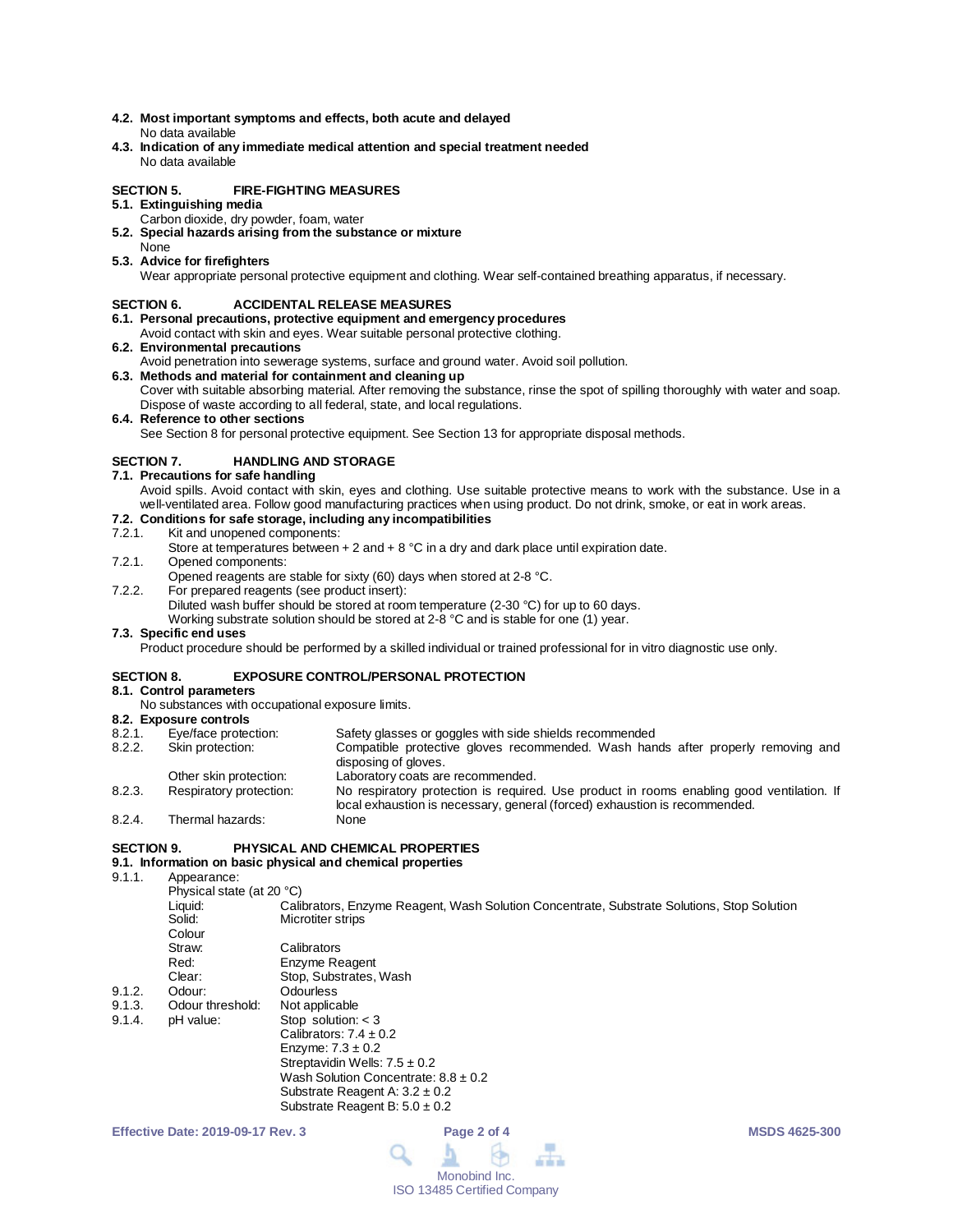- 9.1.5. Melting point/freezing point: Not determined<br>9.1.6. Initial boiling point/ boiling range: Not determined
- 9.1.6. Initial boiling point/ boiling range:<br>9.1.7. Flash point: Not applicable
- 9.1.7. Flash point: Not applicable<br>9.1.8. Evaporation rate: Not determine
- Evaporation rate: Not determined
- 9.1.9. Flammability (solid, gas): Not flammable<br>9.1.10. Upper/lower flammability or explosive limits:
- 9.1.10. Upper/lower flammability or explosive limits: Not applicable<br>9.1.11. Vapour pressure: Not determined
- 9.1.11. Vapour pressure: Not determined<br>9.1.12. Vapour density: Not determined
- Vapour density: Not determined<br>Relative density: Not determined
- 9.1.13. Relative density:<br>9.1.14. Solubility:
- 9.1.14. Solubility: Water soluble<br>9.1.15. Partition coefficient: n-octanol/wate
- 9.1.15. Partition coefficient: n-octanol/water: Not determined<br>9.1.16. Auto-ignition temperature: Not applicable
- 9.1.16. Auto-ignition temperature:<br>9.1.17. Decomposition temperature
- 9.1.17. Decomposition temperature: Not determined<br>9.1.18. Viscosity: Not determined
- 9.1.18. Viscosity: Not determined<br>9.1.19. Explosive properties: None
- 
- 9.1.19. Explosive properties: None<br>9.1.20. Oxidising properties: Not determined Oxidising properties:

#### **9.2. Other information**

None

#### **SECTION 10. STABILITY AND REACTIVITY**

**10.1.Reactivity**

# No known reactivity hazards associated with product

**10.2.Chemical stability**

- Stable under recommended storage conditions
- **10.3.Possibility of hazardous reactions**
- No hazardous polymerization
- **10.4.Conditions to avoid**
- Excessive heat and light
- **10.5.Incompatible materials**
- Acids
- **10.6.Hazardous decomposition products** Not determined

#### **SECTION 11. TOXICOLOGICAL INFORMATION:**

- 
- **11.1.Information on toxicological effects** 11.1.1. Acute toxicity: Not determined<br>11.1.2. Skin corrosion/irritation: Not determined
- 11.1.2. Skin corrosion/irritation:<br>11.1.3. Serious eye damage/irrit
- 11.1.3. Serious eye damage/irritation: Not determined<br>11.1.4. Respiratory or skin sensitisation: Not determined
- 11.1.4. Respiratory or skin sensitisation: Not d<br>11.1.5. Germ cell mutagenicity: Not determined
- 11.1.5. Germ cell mutagenicity:<br>11.1.6. Carcinogenicity: No component of this product present at levels ≥ 0.1% is identified as probable, possible or
- 
- confirmed human carcinogen by NTP (National Toxicology Program), IARC (International
- Agency for Research on Cancer), or OSHA (Occupational Safety & Health Administration)
- 11.1.7. Reproductive toxicity: Not determined<br>11.1.8. STOT-single exposure: Not determined
- 11.1.8. STOT-single exposure: Not determined<br>11.1.9. STOT-repeated exposure: Not determined
- 11.1.9. STOT-repeated exposure: Not determined 11.1.10. Aspiration hazard:
- 
- 11.1.11. Information on likely routes of exposure:
- If ingested: No known health effects<br>
If inhaled: No known health effects No known health effects
- 
- If contact with skin: No known health effects<br>If contact with eyes: No known health effects No known health effects

#### 11.1.12. Symptoms related to the physical, chemical, and toxicological characteristics: None after short or long-term exposure

#### **SECTION 12. ECOLOGICAL INFORMATION**

#### **12.1.Toxicity**

- Not determined.
- **12.2.Persistence and degradability**
- Not determined
- **12.3.Bioaccumulative potential**
- Not determined
- **12.4.Mobility in soil**
- Not determined
- **12.5.Results of PBT and vPvB assessment** Not determined
- **12.6.Other adverse affects** Not determined

#### **SECTION 13. DISPOSAL CONSIDERATIONS 13.1.Waste treatment methods**